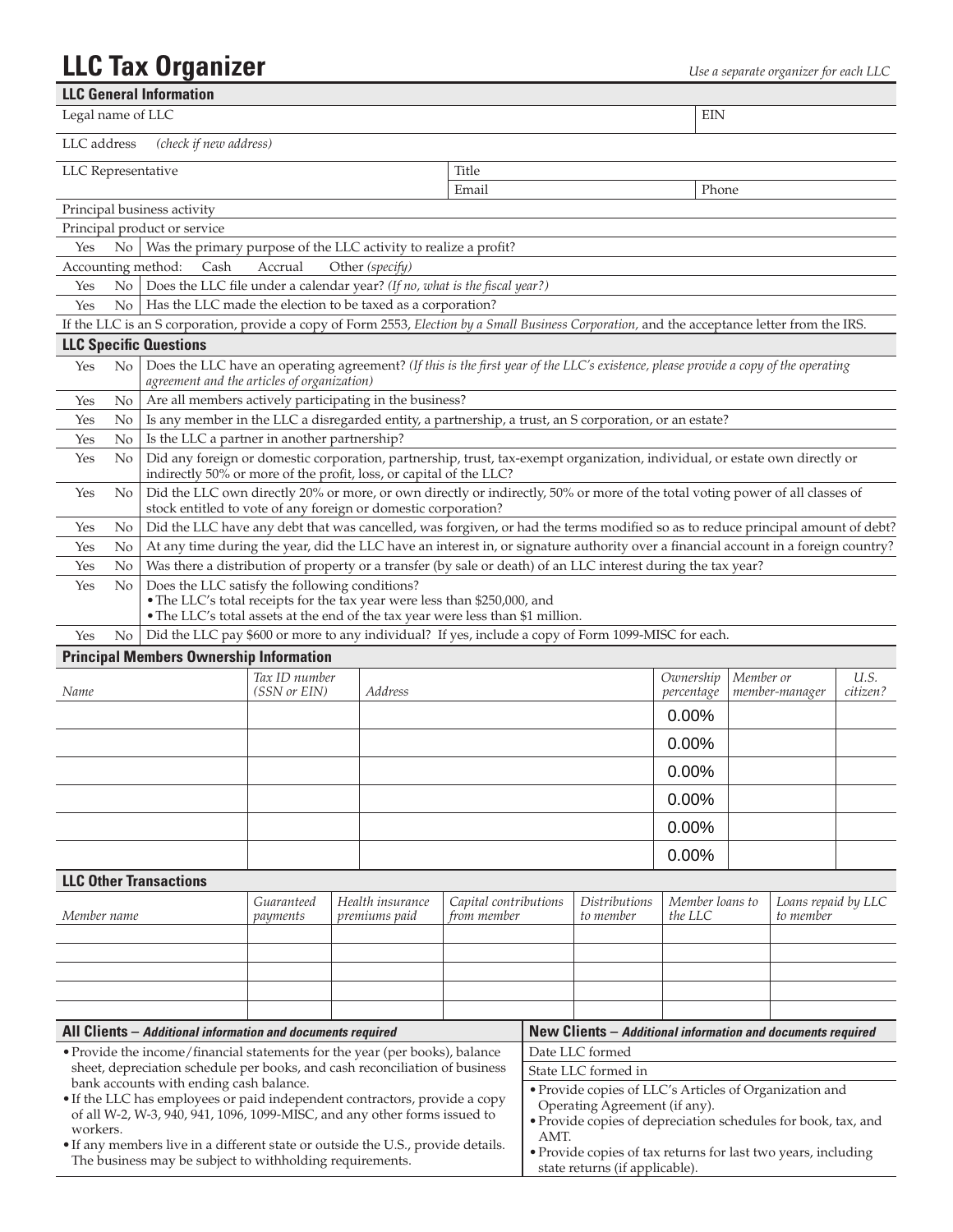| <b>LLC Balance Sheet</b>                                                   |                                                                                                       |            |                                              |                                                            |                                                                                                                                                     |                 |    |  |
|----------------------------------------------------------------------------|-------------------------------------------------------------------------------------------------------|------------|----------------------------------------------|------------------------------------------------------------|-----------------------------------------------------------------------------------------------------------------------------------------------------|-----------------|----|--|
| LLC assets at year end                                                     |                                                                                                       |            |                                              | LLC debts and equity at year end                           |                                                                                                                                                     |                 |    |  |
| Bank account end of year balance                                           |                                                                                                       |            | \$                                           | Accounts payable at year end                               |                                                                                                                                                     |                 | \$ |  |
| Accounts receivable at end of year                                         |                                                                                                       |            | \$                                           |                                                            | Payables less than one year                                                                                                                         |                 | \$ |  |
| Loans to members                                                           |                                                                                                       |            | \$                                           |                                                            | Payables more than one year                                                                                                                         |                 | \$ |  |
|                                                                            | Mortgages and loans held by LLC                                                                       |            | \$                                           |                                                            | Mortgages, notes payable                                                                                                                            | \$              |    |  |
|                                                                            | Stocks, bonds, and securities                                                                         |            | \$                                           |                                                            | Loans from members                                                                                                                                  |                 | \$ |  |
|                                                                            | Other current assets (include list)                                                                   |            | \$                                           |                                                            | LLC capital accounts                                                                                                                                |                 | \$ |  |
| Inventories                                                                |                                                                                                       | \$         |                                              |                                                            |                                                                                                                                                     |                 |    |  |
|                                                                            | LLC Income (include all Forms 1099-K received)                                                        |            |                                              |                                                            |                                                                                                                                                     |                 |    |  |
| Gross receipts or sales                                                    |                                                                                                       |            | \$                                           |                                                            | Dividends income (include all 1099-DIV Forms)                                                                                                       |                 | \$ |  |
| Returns and allowances                                                     |                                                                                                       | $$^{(1)}$$ | Capital gain/loss (include all 1099-B Forms) |                                                            |                                                                                                                                                     | \$              |    |  |
| Interest income (include all 1099-INT Forms)                               |                                                                                                       | \$         | Other income (loss) (include a statement)    |                                                            |                                                                                                                                                     | \$              |    |  |
|                                                                            | LLC Cost of Goods Sold (for manufacturers, wholesalers, and businesses that make, buy, or sell goods) |            |                                              |                                                            |                                                                                                                                                     |                 |    |  |
|                                                                            | Inventory at beginning of the year                                                                    |            | \$                                           |                                                            | Materials and supplies                                                                                                                              |                 | \$ |  |
| Purchases                                                                  |                                                                                                       |            | \$                                           |                                                            | Inventory at the end of the year                                                                                                                    |                 | \$ |  |
| Cost of labor                                                              |                                                                                                       |            | \$                                           |                                                            |                                                                                                                                                     |                 |    |  |
| <b>LLC Expenses</b>                                                        |                                                                                                       |            |                                              |                                                            |                                                                                                                                                     |                 |    |  |
| Advertising                                                                |                                                                                                       |            | \$                                           |                                                            | Management fees                                                                                                                                     |                 | \$ |  |
| Bad debts                                                                  |                                                                                                       |            | \$                                           |                                                            | Meals - business                                                                                                                                    | \$              |    |  |
| <b>Bank</b> charges                                                        |                                                                                                       |            | \$                                           | Office supplies                                            |                                                                                                                                                     |                 | \$ |  |
| <b>Business licenses</b>                                                   |                                                                                                       | \$         | Organization costs                           |                                                            | \$                                                                                                                                                  |                 |    |  |
| Commissions and fees                                                       |                                                                                                       | \$         |                                              | Pension and profit sharing plans                           |                                                                                                                                                     | \$              |    |  |
| Contract labor                                                             |                                                                                                       |            | \$                                           |                                                            | Rent or lease - car, machinery, equipment                                                                                                           |                 | \$ |  |
|                                                                            | Employee benefit programs                                                                             |            | \$                                           |                                                            | Rent or lease - other business property                                                                                                             |                 | \$ |  |
|                                                                            | Employee health care plans                                                                            |            | \$                                           |                                                            | Repairs and maintenance                                                                                                                             |                 | \$ |  |
| *Entertainment                                                             |                                                                                                       |            | \$                                           |                                                            | Taxes - payroll                                                                                                                                     |                 | \$ |  |
| Gifts                                                                      |                                                                                                       |            | \$                                           |                                                            | Taxes - property                                                                                                                                    |                 | \$ |  |
|                                                                            | Guaranteed payments to members                                                                        |            | \$                                           |                                                            | Taxes - sales                                                                                                                                       |                 | \$ |  |
|                                                                            | Insurance (other than health insurance)                                                               |            | \$                                           | Taxes - state                                              |                                                                                                                                                     |                 | \$ |  |
| Interest - mortgage                                                        |                                                                                                       | \$         | Telephone                                    |                                                            | \$                                                                                                                                                  |                 |    |  |
| Interest - other                                                           |                                                                                                       | \$         | Utilities                                    |                                                            | \$                                                                                                                                                  |                 |    |  |
| Internet service                                                           |                                                                                                       | \$         | Wages                                        |                                                            |                                                                                                                                                     | \$              |    |  |
| Legal and professional services                                            |                                                                                                       |            | \$                                           | Other expense                                              |                                                                                                                                                     |                 | \$ |  |
|                                                                            | *Entertainment is no longer deductible for taxes.                                                     |            |                                              |                                                            |                                                                                                                                                     |                 |    |  |
|                                                                            | Car Expenses (use a separate form for each vehicle)                                                   |            |                                              |                                                            |                                                                                                                                                     |                 |    |  |
| Make/Model                                                                 |                                                                                                       |            |                                              |                                                            | Date car placed in service                                                                                                                          |                 |    |  |
| No<br>Yes                                                                  | Car available for personal use during off-duty hours?                                                 |            |                                              |                                                            |                                                                                                                                                     |                 |    |  |
| No<br>Do you (or your spouse) have any other cars for personal use?<br>Yes |                                                                                                       |            |                                              | Did you trade in your car this year?                       | No                                                                                                                                                  |                 |    |  |
| Do you have evidence?<br>No<br>Yes                                         |                                                                                                       |            |                                              | Cost of trade-in<br>Trade-in value<br>$\mathfrak{S}$<br>\$ |                                                                                                                                                     |                 |    |  |
| Is your evidence written?<br>No<br>Yes                                     |                                                                                                       |            |                                              |                                                            |                                                                                                                                                     |                 |    |  |
|                                                                            |                                                                                                       | Mileage    |                                              |                                                            |                                                                                                                                                     | Actual Expenses |    |  |
| Beginning of year odometer                                                 |                                                                                                       |            |                                              | Gas/oil                                                    | \$                                                                                                                                                  |                 |    |  |
| End of year odometer                                                       |                                                                                                       |            |                                              |                                                            | Insurance                                                                                                                                           | \$              |    |  |
| <b>Business mileage</b>                                                    |                                                                                                       |            |                                              |                                                            | Parking fees/tolls                                                                                                                                  | \$              |    |  |
| Commuting mileage                                                          |                                                                                                       |            |                                              |                                                            | Registration/fees                                                                                                                                   | \$              |    |  |
| Other mileage                                                              |                                                                                                       |            |                                              |                                                            | Repairs                                                                                                                                             | $\mathcal{S}$   |    |  |
|                                                                            |                                                                                                       |            |                                              |                                                            | Generally, you can use either the standard mileage rate or actual expenses to figure the deductible costs of operating your car for business pur-   |                 |    |  |
|                                                                            |                                                                                                       |            |                                              |                                                            | poses. However, to use the standard mileage rate, it must be used in the first year the car is available for business. In later years, you can then |                 |    |  |

choose between either the standard mileage rate method or actual expenses.

| Equipment Purchases - Enter the following information for depreciable assets purchased that have a useful life greater than one year |                |      |                                     |  |  |  |  |
|--------------------------------------------------------------------------------------------------------------------------------------|----------------|------|-------------------------------------|--|--|--|--|
| Asset                                                                                                                                | Date purchased | Cost | Date placed in service New or used? |  |  |  |  |
|                                                                                                                                      |                |      |                                     |  |  |  |  |
|                                                                                                                                      |                |      |                                     |  |  |  |  |
|                                                                                                                                      |                |      |                                     |  |  |  |  |
|                                                                                                                                      |                |      |                                     |  |  |  |  |
|                                                                                                                                      |                |      |                                     |  |  |  |  |
|                                                                                                                                      |                |      |                                     |  |  |  |  |